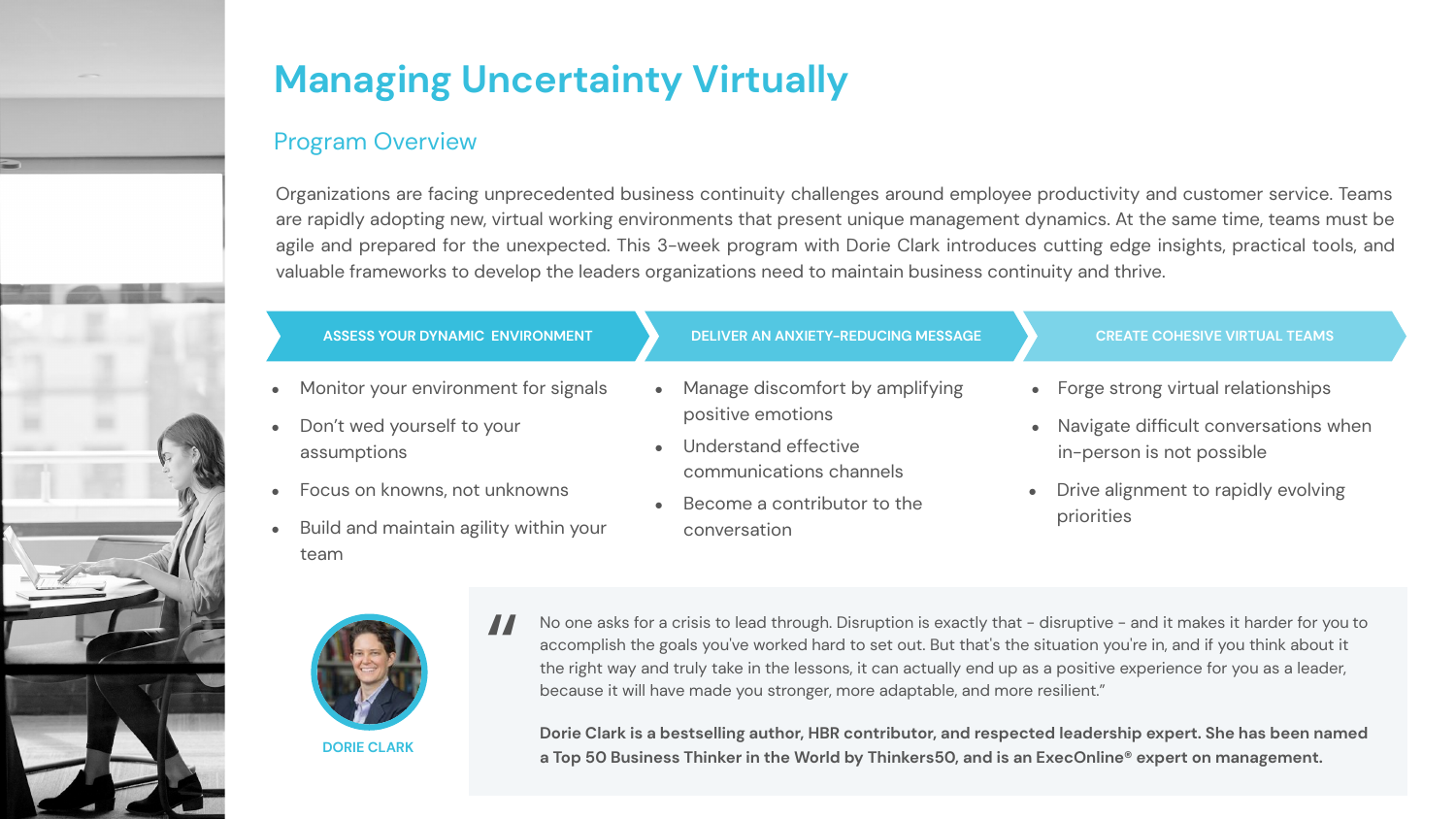

### Curriculum: Week by Week

### **MODULE LECTURES [VIDEOS] KEY LEARNING**

| <b>One: Navigating Uncertainty</b><br>Video Lectures: 30 Minutes<br>Assignments: 40 Minutes<br>Live Virtual Event: 60<br><b>Minutes</b>                       | An Inside View of Team Anxiety<br>Assessing your environment<br>Monitoring the signals<br>$\bullet$<br>Getting and sharing the right information<br>Make space for the ripple effects of change<br>How to handle it when you don't know the answers                                                                                                                                                                                                                                                                                                                                                                                                           | Increased uncertainty often poses both new risks<br>and new opportunities. Succeeding under<br>uncertainty requires leaders to proactively seek out<br>new information channels as well as establishing new<br>ways of communicating to ensure their teams<br>maintain cohesion while acting with agility.   |
|---------------------------------------------------------------------------------------------------------------------------------------------------------------|---------------------------------------------------------------------------------------------------------------------------------------------------------------------------------------------------------------------------------------------------------------------------------------------------------------------------------------------------------------------------------------------------------------------------------------------------------------------------------------------------------------------------------------------------------------------------------------------------------------------------------------------------------------|--------------------------------------------------------------------------------------------------------------------------------------------------------------------------------------------------------------------------------------------------------------------------------------------------------------|
| <b>Two: Managing Cohesive</b><br><b>Virtual Teams</b><br>Video Lectures: 45 Minutes<br>Assignments: 85 Minutes                                                | Communicating during times of intense change<br>How to communicate consistently with your team<br>How to keep people productive when you can't look over their shoulder<br>٠<br>Keeping up connections when you don't see each other every day<br>Helping your team build strong relationships with one other<br>Handling difficult conversations when you can't talk in person<br>Clarify how your team will communicate with each other<br>Helping your team cope with the pressures of responsiveness<br>Onboarding successfully in a virtual environment<br>Helping your team overcome the challenges of working from home when<br>they aren't used to it | Leading when more team members and other<br>stakeholders are remote requires leaders to<br>implement strategies to make up for the many touch<br>points that would otherwise be afforded by physical<br>interactions. Today's communication methods offer<br>practical alternatives.                         |
| <b>Three: Leading Virtually in a</b><br><b>Dynamic Environment</b><br>Video Lectures: 35 Minutes<br>Assignments: 35 Minutes<br>Live Virtual Event: 60 Minutes | Manage your team's anxiety<br>Building team cohesion during challenging times<br>Keeping your team motivated during a budget reduction<br>Maintaining engagement and focus<br>Goal setting and negotiating goals when they might change at a moment's<br>notice<br>How to encourage your team to be more nimble<br>Balancing new challenges and your team's existing workload<br>Getting mindshare from senior leaders<br>Advocating for your team when you aren't there                                                                                                                                                                                      | Winning in the face of uncertainty requires leaders to<br>do more than just mobilize their teams to address<br>new demands. Leaders must manage their teams'<br>anxieties and navigate change when senior leaders<br>may have limited bandwidth, all while maintaining<br>momentum on the existing workload. |

\* Module = 1 Week \*\*Live Events may be subject to change NOTE: Orientation Pre-Requisite Work (45-60 minutes).

execonline 2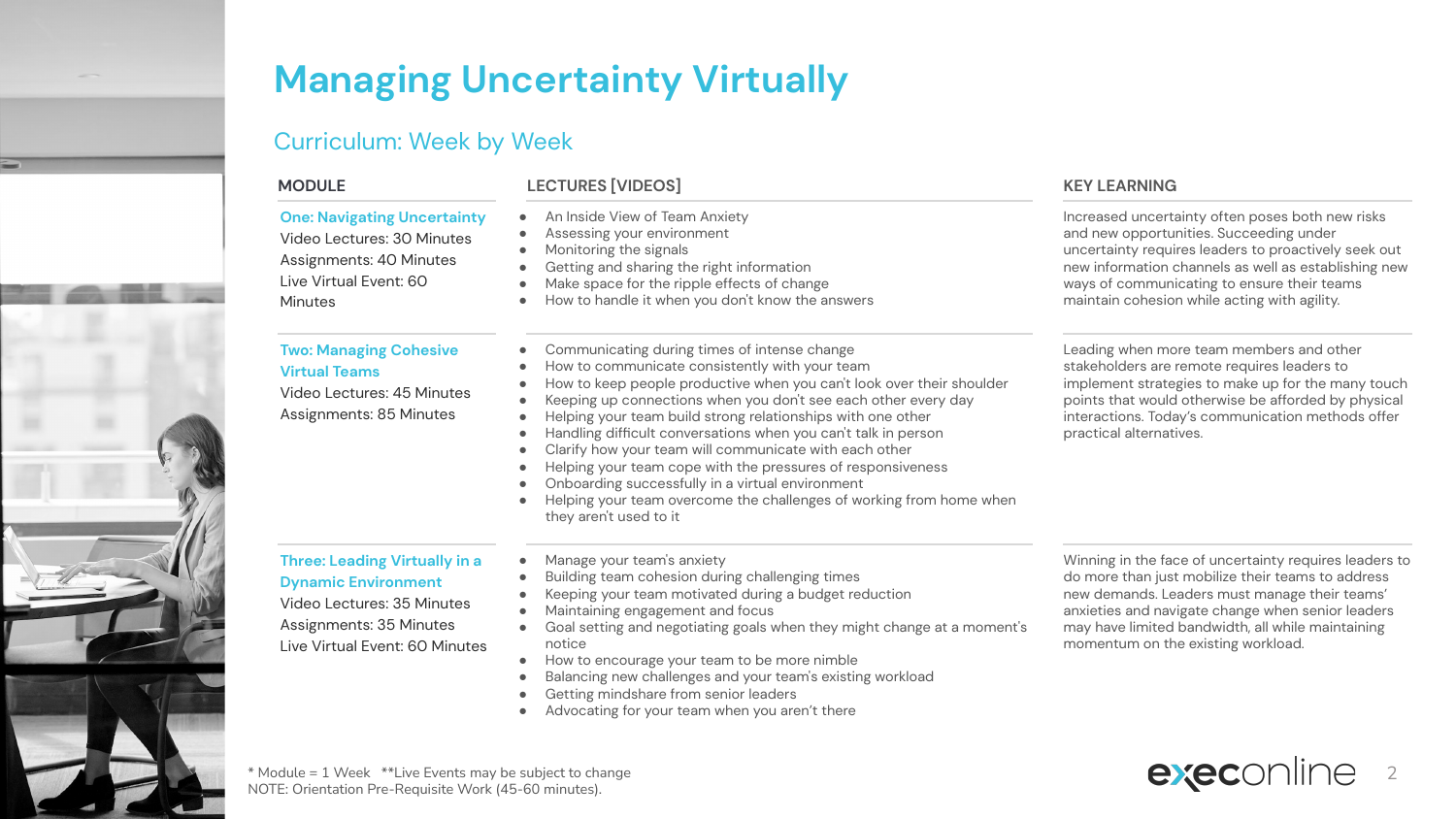### Assignments

| <b>MODULE</b>       | <b>ASSIGNMENT</b>                                                           |  |
|---------------------|-----------------------------------------------------------------------------|--|
| <b>Orientation</b>  | Pre-Work Assignment: Assess Your Environment                                |  |
|                     | Describe Your Line of Sight<br>$\bullet$                                    |  |
|                     | Identify Significant Potential Strategic Shifts<br>$\bullet$                |  |
| <b>Module One</b>   | <b>Develop Agile Information Flows</b>                                      |  |
|                     | Define Your Team Challenge<br>$\bullet$                                     |  |
|                     | Information You Want and Need<br>$\bullet$                                  |  |
|                     | Potential Sources of Information<br>$\bullet$                               |  |
| <b>Module Two</b>   | <b>Ensure Team Cohesion &amp; Effectiveness</b>                             |  |
|                     | Review Your Team's "Virtualization" Status<br>$\bullet$                     |  |
|                     | <b>Identify Work Challenges</b><br>$\bullet$                                |  |
|                     | Define a New Channel<br>$\bullet$                                           |  |
|                     | <b>Your "Team Communications Rules" Document</b>                            |  |
|                     | Select Tactics for Building Relationships and Reducing Anxiety<br>$\bullet$ |  |
| <b>Module Three</b> | <b>Define Your Starter Steps</b>                                            |  |
|                     | Connecting with a Senior Leader<br>$\bullet$                                |  |

- Describe Your Starter Steps
- Assemble Your Leadership Action Plan (by consolidating previous deliverables)<br>- **exec**online